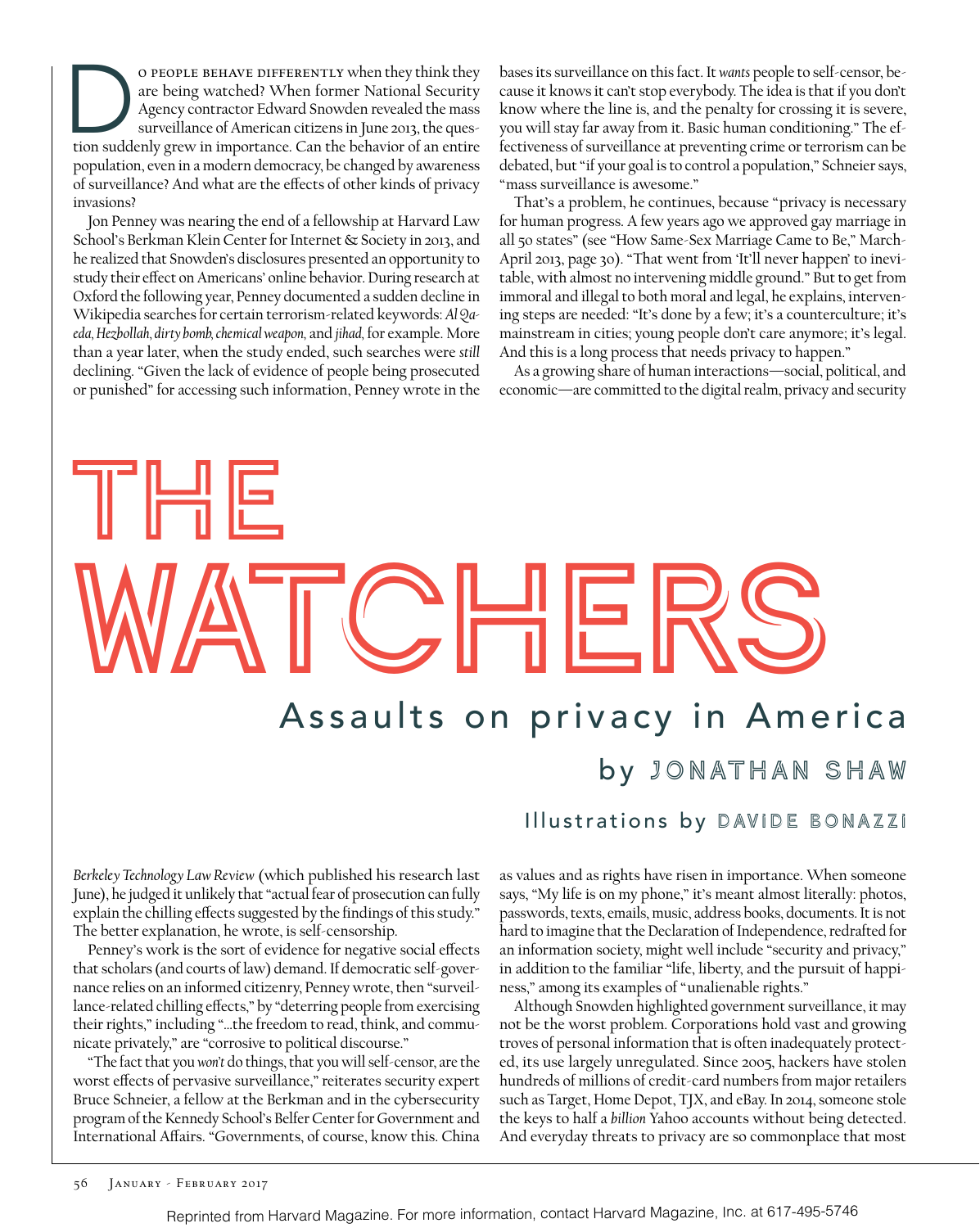people are numb to them. In exchange for free email, consumers allow companies such as Google to scan the content of their digital messages in order to deliver targeted ads. Users of social media, eager to keep in touch with a circle of friends, rarely read the standard agreement that governs the rights and use of what they post online. Smartphones know their owners' habits better than they themselves do: where and with whom they sleep, what time they wake up, whom they meet, and where they have been. People accept such tradeoffs in exchange for convenience. They don't really have a choice.

for instance, between government documents and *private* documents authored by people who were once government officials, [between] documents released under the Freedom of Information Act, and documents leaked by a whistleblower. It's all just seen as…'stuff is porous, and we can get it.'" As "the ability to hack is democratized," Zittrain worries that people have lost sight of the original value behind whistleblowing, which is to make powerful *institutions* publicly accountable. Now everyone is vulnerable. "Over time," he wrote recently, "continued leaks will lead people to keep their thoughts to themselves, or to furtively communicate unpopular



Bemis professor of international law and of computer science Jonathan Zittrain, faculty chair of the Berkman Klein Center, worries that the ubiquity of privacy threats has led to apathy. When a hacker released former Secretary of State Colin Powell's private assessments of the two leading presidential candidates prior to the recent election, "I was surprised at how little sympathy there was for his situation, how it was treated as any other document dump," Zittrain explains. "People have a hard time distinguishing,

views only in person." "That does not seem sustainable to me," he said in an interview, "and it doesn't seem healthy for a free society."

The perception that the Information Age has put privacy and security at risk is widespread. Necessarily, the search for solutions is equally broad-based. In Washington, D.C., Marc Rotenberg '82, president and director of the Electronic Privacy and Information Center (EPIC), seeks legal solutions to privacy problems (see page 60). At Harvard, research into privacy and security is focused at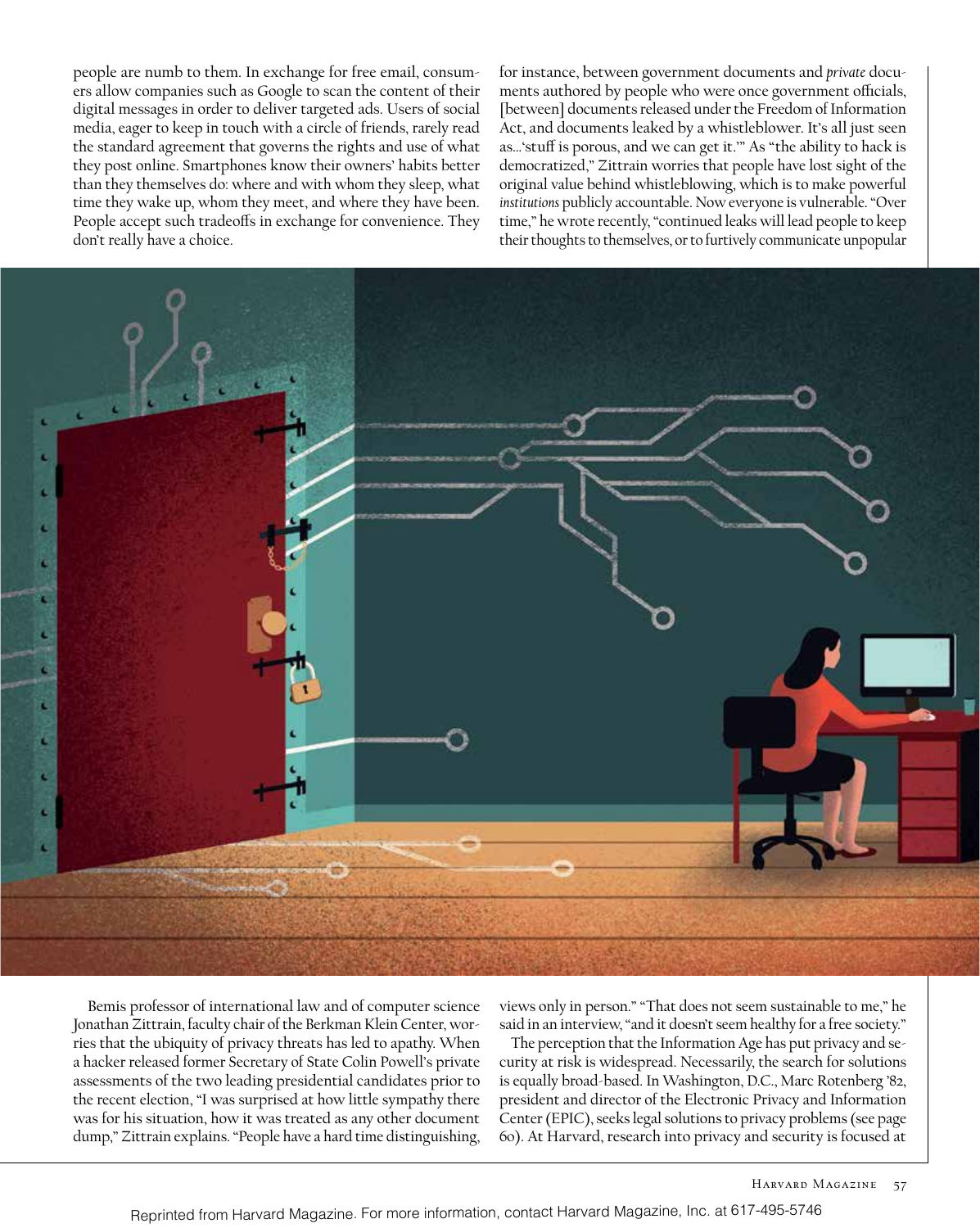the Berkman Klein Center; at the Paulson School of Engineering and Applied Sciences' Center for Research on Computation and Society; at the Kennedy School's cybersecurity program; at the Institute for Quantitative Social Science's (IQSS) Data Privacy Lab; and also within the schools of medicine and public health (and at the affiliated hospitals), where researchers seek to protect patient data so that it can be shared appropriately, particularly in the case of rare conditions. Solutions to privacy and security problems thus involve computer scientists and legal scholars, as well as experts in healthcare, government, and business.

#### SECURITY: "We Have Lost Control"

Assuring the privacy of information means making it secure. "I actually can't give you privacy unless you have security," Bruce Schneier points out: that involves protecting data through technological or legal means. Door locks, tall fences, and burglar alarms work well in the physical world. The problem, he explains, is that "in security, technology scales badly." If a burglar gets past a lock to rob a single house in a community of 100,000 people, that may be a tolerable risk.

U.S. Office of Personnel and Management, disclosed in April 2015, was reportedly the most significant breach of federal networks to date: hackers, thought to be state-sponsored, took personal data for four million employees and political appointees, leading to the recall of American intelligence agents posted abroad. The 2016 digital break-in at the Democratic National Committee's headquarters was like a modern iteration of Watergate, but initiated by a foreign power seeking to interfere in the presidential election.

The stakes can become very high indeed. "Someone is learning to take down the Internet," wrote Schneier in September. He described how an unidentified entity had been probing the defenses of companies that provide critical Internet infrastructure, slowly ramping up repeated, carefully metered attacks, as if seeking to quantify precise points of failure. Although his best-selling book, *Data and Goliath: The Hidden Battles to Collect Your Data and Control Your World*, has led to his reputation as a consumer-privacy-rights advocate, Schneier is also chief technology officer for Resilient, an IBM company that handles online incident response. He brings that security background to a new fellowship at the Kennedy School's



But anyone who finds a flaw in all *digital* locks could break into every home. "What happens," Schneier asks, "when systems become connected such that our risks are connected?"

Ordinary individuals, he points out, can do very little to mitigate this kind of systemic risk. Advice like don't have an email address, don't use your credit card, is "moronic. You can't be a fully functioning human being in the twenty-first century [like that.] So in a lot of ways, we have lost control."

In the past 15 years, entire corporations, even nations, have found their data and systems vulnerable to attack. The intrusion at the pabilities to commanders around the world in the event that hostilities break out (analogous to the access they have to air and sea power capabilities). And it is responsible for defending the nation—including aviation, financial, and power-transmission systems—against a significant cyberattack.

The structure of the Internet itself makes that defensive mission difficult. Eviatar Matania, the head of Israel's National Cyber Bureau, discussed that challenge last September at the Kennedy School. He noted that unlike the agricultural and industrial revolutions, the cyber revolution has both restructured society and created a space,

Cyber Security Project. The project focuses on policy research into the U.S. military's operations in cyberspace; it puts "people with a technical background together with people with policy experience," in order to help inform debates in Washington, says project director Michael Sulmeyer, former director for plans and operations for cyber policy at the Department of Defense. "One of the biggest debates going forward will be the roles and missions for the military's 6,000-person force for cyberspace operations."

That Cyber Command is charged with protecting the Defense Department's weapons systems, millions of computing devices, and more than 15,000 data networks (say, in support of network operations for a battalion in Afghanistan fighting the Taliban). It also provides offensive cyber ca-

Reprinted from Harvard Magazine. For more information, contact Harvard Magazine, Inc. at 617-495-5746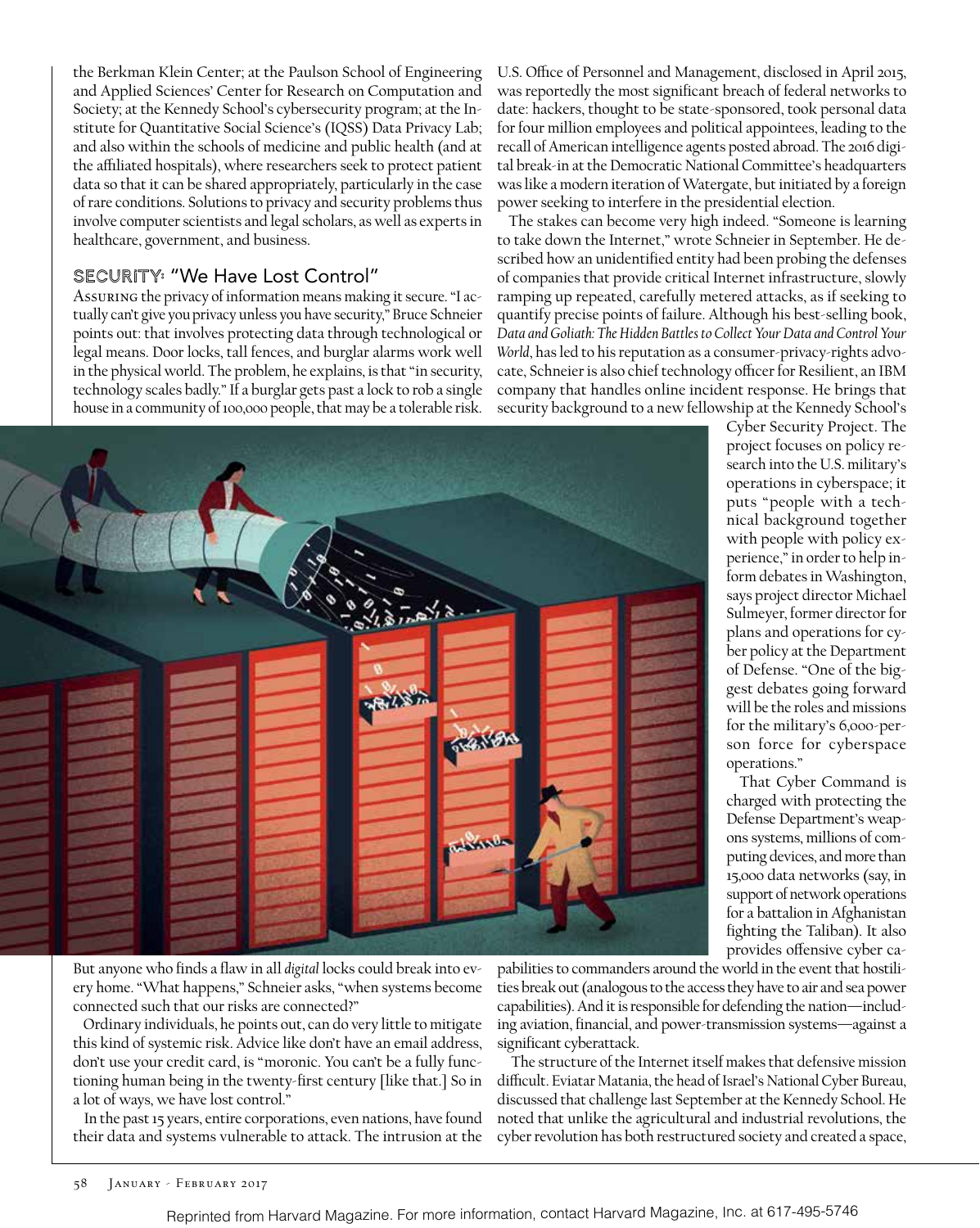## "The increased interconnectivity of the world we are living in [has led to] a level of vulnerability that we don't truly understand."

"a new artificial domain." Israel's bureau was founded five years ago as a way to allow that small country to be "much bigger and stronger than in a physical domain," Matania continued. But defending cyberspace is extremely difficult because it lacks both borders and distance. There are no clear boundaries between countries, and no clear divisions between corporate and government networks: "Everyone is connected to everyone."

That implies that the defense mission is expansive. Admiral Michael Rogers, director of the NSA and head of U.S. Cyber Command, said during an October visit to the Kennedy School that the unit increasingly finds itself "helping defend systems across the broader U.S. government" and even "being called upon to…help within the private sector. These are big growth areas for us."

But as the mission grows, vulnerabilities are becoming *more* complex, not less. The Internet of Things—chip-equipped, networkconnected household items such as living-room televisions that can respond to commands to change the channel—present huge security (not to mention privacy) concerns. "The increased interconnectivity of the world we are living in," explained Rogers, has led to "a level of vulnerability that we don't truly understand." The automobile, for example, used to be "a mechanical system with a one-way radio"; today it's "a series of interconnected software applications and capabilities," involving a host of remote connections that the driver doesn't understand or even know about. "That offers both amazing capability, insight, and knowledge—data that could make the car safer, make decisions faster, and eventually lead to remotely piloted autonomous vehicles." But "that car now has a whole lot of vulnerabilities that it never had before."

#### Openness: "We Have to be Extremely Skeptical"

IT MAY SEEM LOGICAL for a centralized military organization to provide national cybersecurity and defend against cyber war. But Yochai Benkler points out how 9/11 led to war and "unjustified claims for extending surveillance powers, or extending detention and kidnapping powers, let alone torture." The Berkman professor for entrepreneurial legal studies argues that "We have to be extremely skeptical of claims made in the name of national security in general, not because the people making them are bad people, but because the people making them…operate in a world where the only downside to failing to extend their power is that one day somebody will look at them and say, 'Where were you when the world came down?'

"We should take with many grains of salt the claims of national security experts who see cyber war as the next domain," he continues, "and operate in an environment where they want to control everything as much as possible in order to minimize risks, but come to their conclusions from a framework that…is relatively insulated from potential alternative viewpoints."

Accordingly, Benkler advocates systems that allow personal data to remain in the hands of consumers—minimizing the privacy risks posed by governments, corporations, and hackers because personal information is not concentrated in a single place. (The technical term is "distributed network ecosystems based on open-source

software.") "Relying on a small number of high-end companies to provide security creates a single point of failure for hundreds of millions," he says, referring to the 2014 theft of Yahoo user accounts. "If all those…people had decentralized email storage at home, and sign-on credentials that were not valid for diverse critical sites, collecting [that information] would be much harder."

"It's a challenge to get people to adopt safe habits," he admits, "but it's not impossible. You have to change users' culture, and you have to design secure systems that are under the control of end users, not single companies." The iPhone, secured with a PIN or a fingerprint, is an example of such encrypted, secure-by-default systems. Such devices aren't hard to build—but, he says pointedly, "It's hard to do so [within] a business model that depends on spying on your customers so you can sell them to advertisers."

Furthermore, says Benkler, systems built in part with "free software developed by communities that don't have the imperatives either of profit-making companies, or of dealing with the tensions between rights and the state of emergency, get better as their vulnerabilities are constantly probed, exposed, and then corrected in a constant, evolutionary, back and forth." Such robustness is obviously desirable.

But it may not be as practicable as he hopes. Although the idea that users can enjoy more privacy and better security in a distributed computing environment is becoming more tangible as smartphones' computing power rivals that of desktops, executing it consistently poses significant challenges. Ben Adida, a software engineer and architect and former fellow of Harvard's Center for Research on Computation and Society, acknowledges this is "the vision that many security advocates, myself included, pushed for for a very long time."

But now he thinks "we are far less secure" adopting that technological approach. (For a computer scientist's perspective, and a description of a project to protect research data involving human subjects, see the online extra, "The Privacy Tools Project.") Adida developed Helios, one of the first encrypted yet verifiable online voting systems; he's now head of engineering at Clever, a startup that manages private student data for schools. Providing security to a range of companies has led him to discover how easy it is for small companies to err when implementing and defending the security of their systems, whether in cryptography, access control, networklevel security, or in the internal audit processes used to ensure data is compartmentalized. A large company like Google, on the other hand, "does a really good job of making sure that only I can log in," he explains. "They've added two-factor authentication, they have all sorts of heuristics to check whether a person is logging in from a different location than usual. There's all sorts of work that they do to make sure that only the right people are accessing the right data."

Like Benkler, Adida agrees that centralized data is too easily accessed by law enforcement, but says that for now, "We need to rethink how to defend that data through a combination of legal and technical means." Technically, that might mean discarding chats more than few months old, for example; and legally, resisting official requests for user data in court. He advocates "evolution in the law, too." The Fourth Amendment guarantees the "right of the people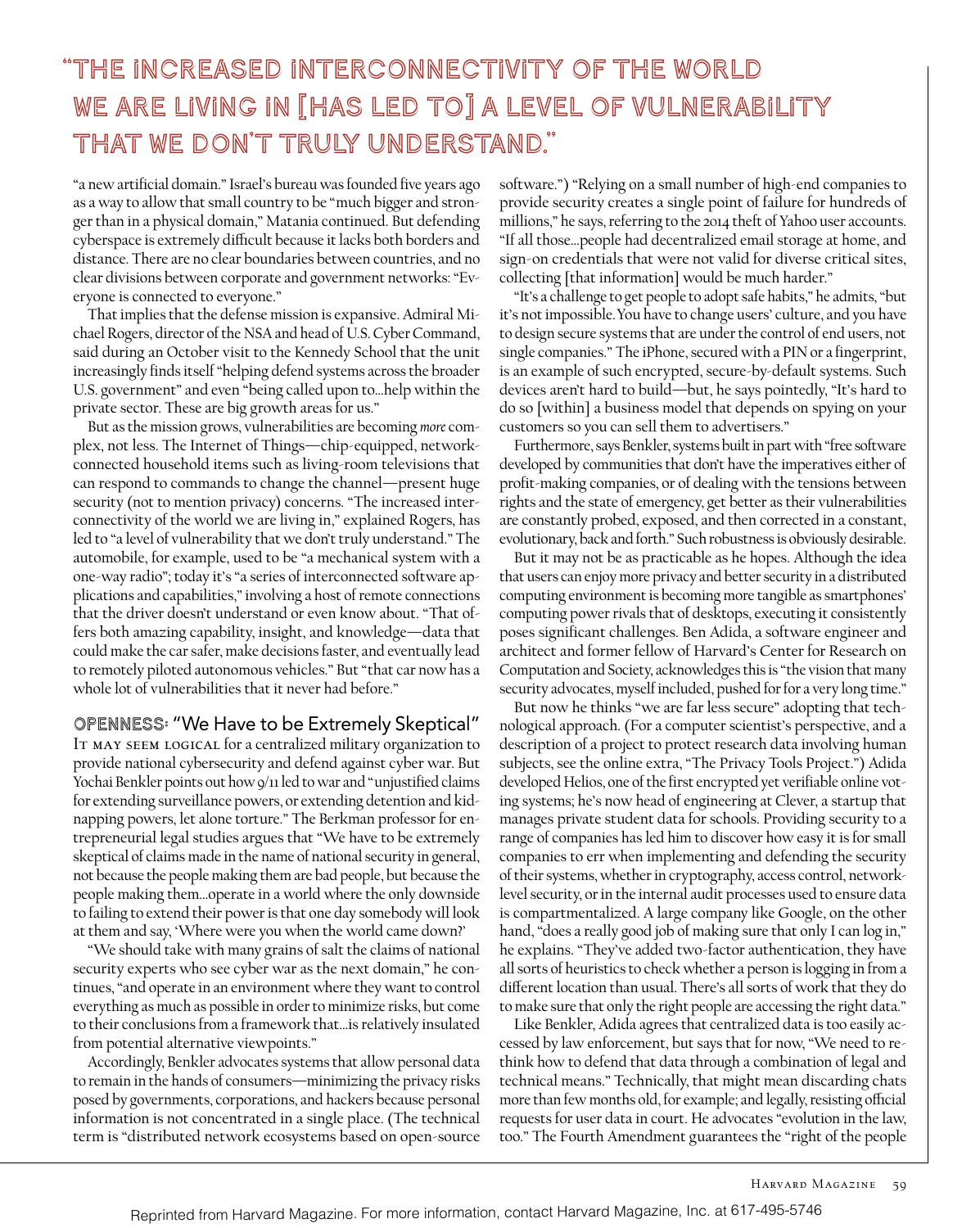## "Privacy turns out to be an extraordinarily powerful and comprehensive human-rights claim, particularly in the digital age, because so much about us is based on our data."

to be secure in their persons, houses, papers, and effects, against unreasonable searches and seizures…," but historically, that has been interpreted to mean that obtaining data held by a *third* party doesn't require a search warrant. That means personal documents stored in Google's cloud, for example, are exposed. Adida says he nevertheless keeps "extremely private data hosted by a third party because that is the right operational thing to do. Everybody hosting their own stuff just doesn't make any sense"—but he hopes that someday, if the government wants access to that information, it "would require a warrant, just as if they were knocking down someone's door."

#### Confidentiality: "Privacy Is about Accountability"

In the here and now, using encryption, firewalls, and passwords is one way to keep information secret. But secrecy is just "a very small slice" of what privacy is about, says Marc Rotenberg of EPIC. Through "creative advocacy, litigation, and public engagement," the Washington, D.C.-based nonprofit aims to shape policy and advance the legal framework for safeguarding personal liberty. Rotenberg, an attorney and adjunct professor at Georgetown University Law Center, has won cases before the Supreme Court, filed numerous amicus briefs, testified before Congress, and given awards to leading privacy advocates across the political spectrum.

"Privacy is about accountability," he says. "It's about the fairness of decisionmaking. It's about holding large government actors and private companies accountable for their decisionmaking. It turns out to be an extraordinarily powerful and comprehensive humanrights claim, particularly in the digital age, because so much about us is based on our data."

Getting a loan or health insurance, or gaining admission to a certain school, are all data-driven determinations, Rotenberg points out. He asks how those data are being used. What personal information does an organization consider relevant? Are people pulled out of line at an airport because of their nationality, their religion, or because of a book purchased on Amazon? Given all the ways in which personal information drives decisions, Rotenberg says, secrecy "almost isn't even relevant to the discussion. Because paradoxically, what *we keep secret* is almost certainly what we *don't* need privacy law for. We need privacy law for everything else: for the things that we don't have the physical ability to control. When you give sensitive test information to your doctor, for example, it's no longer in your control. The credit card company has all your transactional records. What are you going to do? Nothing. *That's* when we start to ask questions about what type of safeguards are in place to protect our personal information held by others."

"I see privacy as closely tied to the strength of democratic governance," he continues. Recalling the first time he read the NSA's foreign intelligence surveillance court order demanding that Verizon turn over all customer telephone-call records (perhaps the most significant of Snowden's revelations), Rotenberg says, "I looked at

that order, 'Provide all records, because all records are relevant,' and actually thought it was satirical, a joke from *The Onion*, or an exercise attached to a privacy-law exam asking students to draft an unlawful court order.…And then I realized it was a real order that the NSA thought it had the authority to collect all domestic telephone records on all U.S. telephone customers."

EPIC brought a petition to the Supreme Court arguing that the Foreign Intelligence Surveillance Court had exceeded its legal authority, and a broad coalition of legal experts and former members of Congress joined the campaign. But the Court did not rule on the merits of the petition. "That was after the Solicitor General twice sought extensions," Rotenberg explains, "which gave the foreign intelligence surveillance court enough time to issue an opinion justifying the program. We call that just-in-time lawmaking." The EPIC petition nevertheless marked the beginning of a broad bipartisan coalition to pass legislation, the USA Freedom Act of 2015, ending the NSA's bulk collection of such information.

Such battles almost never stay won, says Rotenberg. "The Europeans were very upset, obviously, about the U.S. surveillance activities that Snowden had documented, but then you had the terrible tragedy of *Charlie Hebdo,* and suddenly the French government created new surveillance authorities that go beyond what the U.S. does."

"When governments make these decisions," he reflects, "it is almost as if they're saying, 'We can't afford as much democracy, we can't afford as much openness, we can't afford to trust our citizens as much, we need to engage in more surveillance, we need less judicial review and less accountability.'" But privacy, he says, is not a trade-off: "I've been in Washington long enough to know that when someone says, 'We need to strike the right balance,' it means they probably don't know what they're talking about. A sacrifice of privacy is also a sacrifice of democracy."

In the mid 1990s, *The New York Times* quoted Rotenberg saying that the protection of privacy in the Information Age would be like the protection of the environment in the Industrial Age—"which is to say it's so much a part of the nature of economic production today, you don't solve it, you have to manage it." Many people predicted the end of privacy. But Rotenberg believes people don't understand the full consequences: "Among other things, you would lose your democratic state if everyone said, 'Why do we care if the government knows everything about us? Who needs a private phone call? Who needs a building with walls? Why should data be accurate?' Everything collapses. And we know what that world looks like: that's what [Jeremy] Bentham described as the Panopticon"—designed so an observer can watch everything, but without being seen. "When you're under constant surveillance," says Rotenberg, "you're in a prison."

On the corporate front, EPIC brought the complaint that forced Snapchat, the photo-sharing service, to fulfill its promise to delete images. When Google tried to move all Gmail users onto Buzz, its social-media platform, EPIC complained to the Federal Trade Commission (FTC), and established a significant precedent for Internet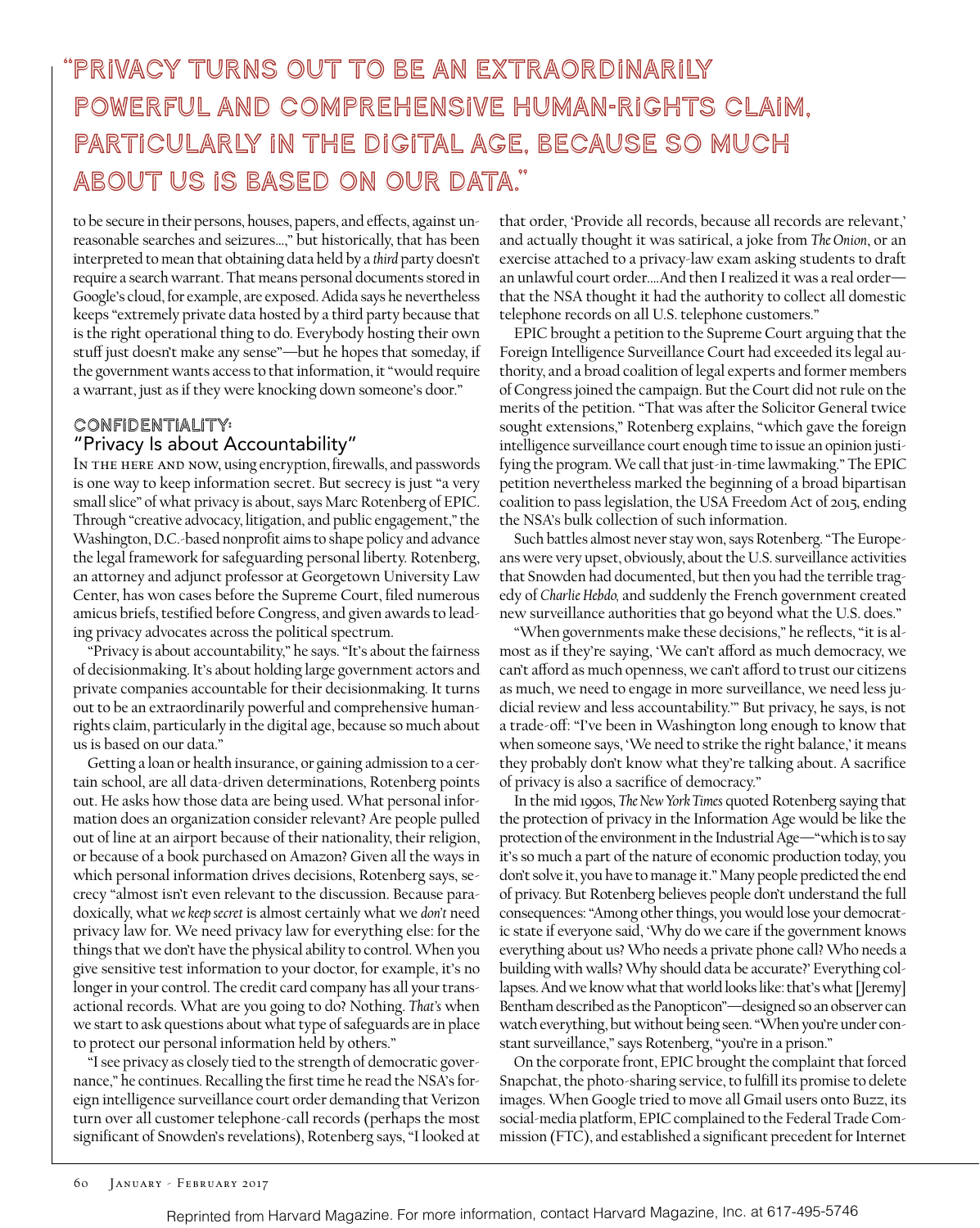privacy. When WhatsApp announced that it would share users' secure-message data with Facebook (which had recently acquired the company), EPIC intervened. Likewise, when Facebook started changing user privacy settings after consumers had set them, EPIC brought the matter to the FTC, which stopped the practice. Most recently, EPIC has been active in the discussion over how student data are collected and used.

EPIC may seem the proverbial finger in the dike, barely holding back the flood. But Rotenberg says he is "actually a bit of an optimist about all of this," citing the Supreme Court's "remarkable 9-0

opinion, written by Chief Justice Roberts, that says the search of a cell phone following an arrest requires a warrant"—a case in which EPIC's extensive brief was cited. Rotenberg calls the 2014 decision "a strong statement about privacy in the modern age. And the fact that it was a unanimous court, I think, was remarkable."

EPIC also studies diverse privacy laws to advance legal protections. A project begun in 2015 to identify states with the best privacy laws examines data security and breaches, drone surveillance, police body cameras, and student privacy, to name a few. EPIC considers Massachusetts's 2007 dataprotection law one of the best in the country; California has crafted very good data-breach-notification regulations. Farther afield, Rotenberg admires the European Court of Justice's decision on the "right to be forgotten," which involved personal bankruptcy records that had been published in

ogy and re-identification of anonymous subjects in large data sets, approaches this problem as a technologist, seeking to expose the inner workings of algorithms in ways that make them susceptible to *existing* laws (see "Exposed," September-October 2009, page 38).

Google seemed to think professor of government and technology in residence Latanya Sweeney might have an arrest record. A simple search for the name of this African-American computer scientist, now faculty dean of Currier House, yielded ads implying that she had a criminal past. When former Reuters reporter Adam Tanner, now an Institute for Quantitative Social Science (IQSS) fellow, sug-



a newspaper 10 years earlier. The Spanish plaintiff asked both the newspaper and Google to remove the records. Spain's privacy agency decided not to touch the newspaper, but ordered Google to remove the record from search results—drawing "a very thoughtful line" between the protected free expression of news organizations and the commercial operations of data brokers, who commodify personal information.

#### Discrimination: "Algorithmic Accountability"

ROTENBERG HAS RECENTLY BEGUN advocating for laws that would require companies to disclose how algorithms use personal data for hiring, credit determinations, or online advertising. As businesses demand more information from people, he thinks companies should reveal how they make decisions. Businesses regard their algorithms as intellectual property, but Rotenberg argues that their rights "extend as far as my personal data.…And if that creates a problem for them, don't collect my data." The algorithms act invisibly and without accountability. Rotenberg says the solution is straightforward: "There should be algorithmic accountability. We should be able to open the code."

One computer scientist, famous for her work on privacy technol-

gested that resulted from her "black-sounding name," Sweeney at first resisted his explanation. Then she discovered that a search for "Latanya" turned up images of black women, and a search for "Tanya" turned up images of whites. She decided to dig deeper.

Because she runs Harvard's Data Privacy Lab, based in IQSS, Sweeney has resources to find out what makes an algorithm tick. Using lists of first names given more often to black babies than to white ones, she Googled the names of real people from Internet addresses around the country, capturing 100,000 ad impressions. For some names, ads implied the existence of an arrest record as much as 80 percent of the time, even when there was none. "Blacks are a protected group. Employment is a protected setting," she notes. If an employer Googles an applicant's name and ads pop up implying that there is an arrest record, she says, that is enough to trigger a federal discrimination investigation.

Her work showed, Sweeney says, that these unforeseen consequences can be studied and the results used "to empower the government structures we already have for oversight." Rather than demanding new laws that focus on new technologies, she used science to expose the workings of technology, so *(please turn to page 82)*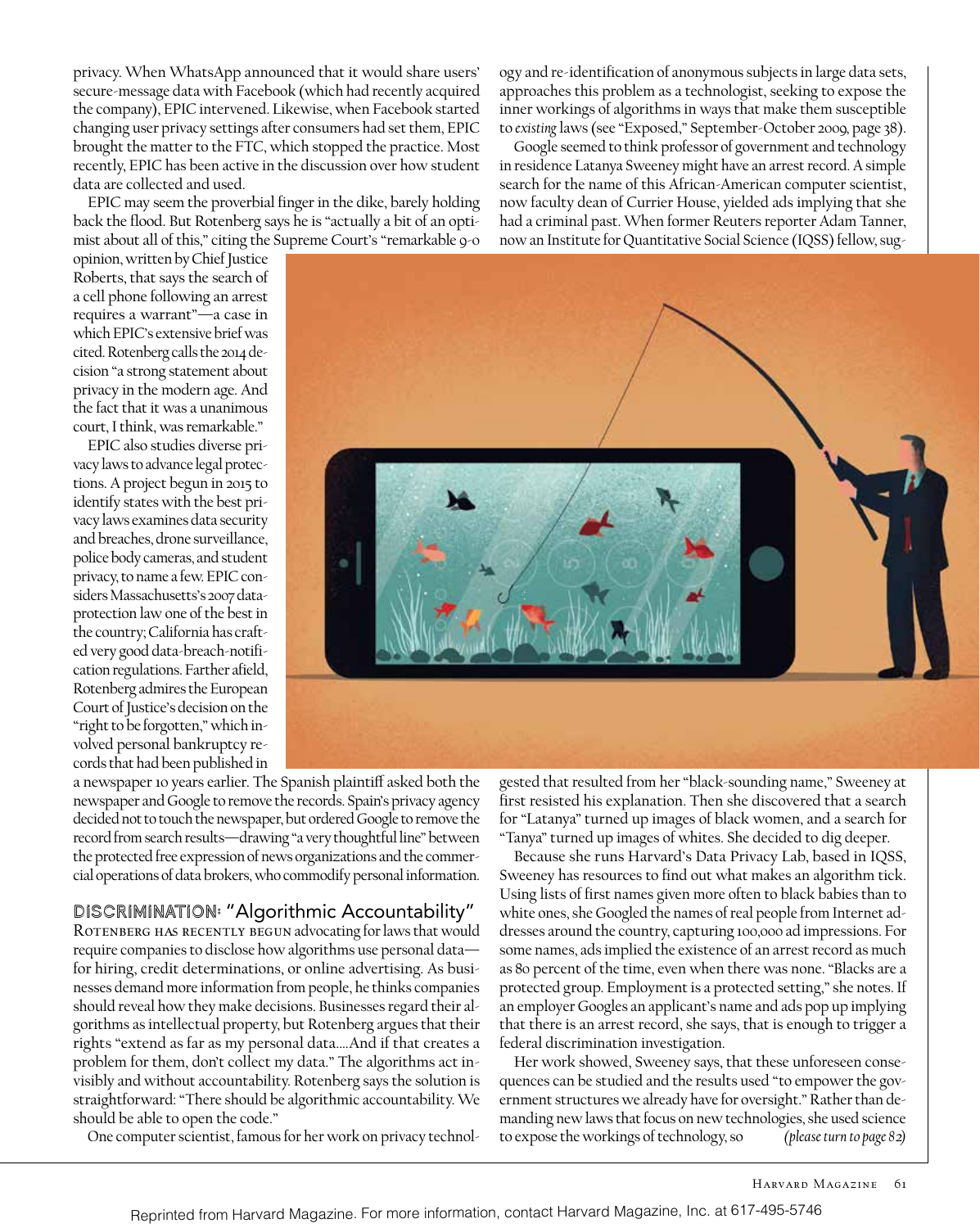#### **THE WATCHERS** *(continued from page 61)*

existing law could be applied.

Armed with this tool for "algorithmic accountability," Sweeney took a year's sabbatical in 2014 to work as chief technology officer at the FTC. The commission had lacked pertinent technological expertise to investigate the issue; Sweeney's presence persuaded the chairwoman to hire additional technologists.

While at the commission, Sweeney studied the practices of advertisers targeting the sites of sororities, fraternities, and other student groups, including Omega Psi Phi, a black fraternity celebrating its centennial. Ads routed to its website included options for graduate

book implement business practices and technology together in a package in a certain way doesn't mean that's the *only* way. The technology…and the business practices didn't have to be that way. And that has to be unpacked."

#### Commerce: "Surveillance Capitalism"

SHOSHANNA ZUBOFF, the Wilson professor of business administration emerita, would agree. She thinks about the information landscape in economic terms and says that there is even more at stake than privacy. Zuboff says that corporate use of personal data has set society on a path to a new form of capitalism that departs from Apple and Amazon use their customers' data largely to customize those individuals' online experiences. Google's founders once said they weren't interested in advertising. But Google "didn't have a product to sell," she explains, and as the 2001 dot.com bubble fell into crisis, the company was under pressure to transform investment into earnings. "They didn't start by saying, 'Well, we can make a lot of money assaulting privacy,'" she continues. Instead, "trial and error and experimentation and adapting their capabilities in new directions" led them to sell ads based on personal information about users. Like the tinkerers at Ford, Google engineers discovered "a way of using their capabilities in the con-

education and for travel—and one that implied the need for a criminal lawyer. Credit-card ads included only the lowest-ranked cards, whereas Sweeney found that the sites of similar fraternal student organizations turned up ads for American Express Blue. How, she wondered, did that decisionmaking occur in a supposedly neutral algorithm? "If, through their practices, technology companies are dominating the online experience" and shaping people's experiences of the Internet, she says, "then it's *those* practices that have to be addressed, or at least connected to… societal norms. Just because Google or Faceearlier norms of market democracy.

She draws an analogy from the perfection of the assembly line: Ford engineers' discovery a century ago, after years of trial and error, that they had created "a logic of high-volume, low-unit cost, which really had never existed before with all the pieces aligned." Today, many corporations follow a similar trajectory by packaging personal data and behavioral information and selling it to advertisers: what she calls "surveillance capitalism."

"Google was ground zero," Zuboff begins. At first, information was used to benefit end users, to improve searches, just as text of search to do something utterly different from anything they had imagined when they started out." Instead of using the personal data to benefit the *sources* of that information, they commodified it, using what they knew about people to match them with paying advertisers. As the advertising money flowed into Google, it became a "powerful feedback loop of almost instantaneous success in these new markets."

"Those feedback loops become drivers themselves," Zuboff explains. "This is how the logic of accumulation develops…and ultimately flourishes and becomes institutionalized. That it has costs, and that the costs fall on society, on individuals, on the values and principles of the liberal order for which human beings have struggled and sacrificed much over millennia—*that*," she says pointedly, "is off the balance sheet."

Privacy values in this context become externalities, like pollu-

tion or climate change, "for which surveillance capitalists are not accountable." In fact, Zuboff believes, "Principles of individual self-determination are *impediments* to this economic juggernaut; they have to be vanquished. They are friction." The resulting battles will be political. They will be fought in legislatures and in the courts, she says. (See EPIC's cases, above.) Meanwhile, surveillance capitalists have learned to use all necessary means to defend their claims, she says: "through rhetoric, persuasion, threat, seduction, deceit, fraud, and outright theft. They will fight in whatever way they must for this economic machine to